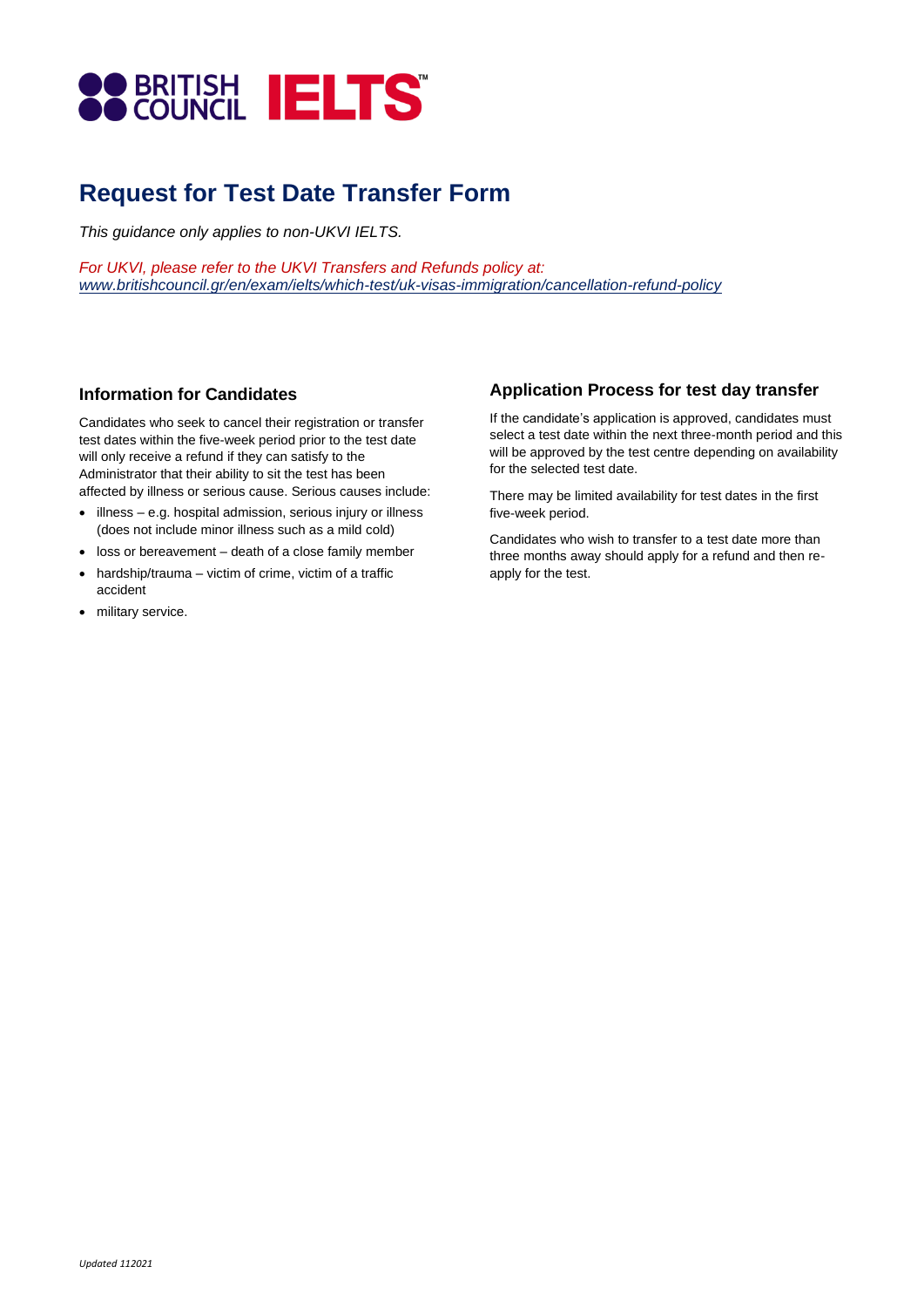## **Request for Test Date Transfer Form**

| <b>Personal Details</b> (* please fill in all information below) |  |  |  |  |  |  |
|------------------------------------------------------------------|--|--|--|--|--|--|
|------------------------------------------------------------------|--|--|--|--|--|--|

| First Name(s)*:                                          |                                     |               |                         |  |                       |                                              |        |   |   |  |                                                         |             |        |
|----------------------------------------------------------|-------------------------------------|---------------|-------------------------|--|-----------------------|----------------------------------------------|--------|---|---|--|---------------------------------------------------------|-------------|--------|
| Family Name*:                                            |                                     |               |                         |  |                       |                                              |        |   |   |  |                                                         |             |        |
| Address*:                                                | (ENTER STREET NAME & NUMBER)        |               |                         |  |                       |                                              |        |   |   |  |                                                         |             |        |
|                                                          | (ENTER POSTAL CODE)<br>(ENTER CITY) |               |                         |  |                       |                                              |        |   |   |  |                                                         |             |        |
| Telephone / Mobile*:                                     |                                     |               |                         |  |                       |                                              |        |   |   |  |                                                         |             |        |
| Email*:                                                  |                                     |               |                         |  |                       |                                              |        |   |   |  | (ENTER IN CAPITAL LETTERS)                              |             |        |
|                                                          |                                     |               |                         |  |                       |                                              |        |   |   |  |                                                         |             |        |
| PAYMENT OF IELTS FEE WAS DONE BY *                       |                                     |               |                         |  | □ Credit / Debit Card | $\Box$ Bank deposit / Bank transfer          |        |   |   |  |                                                         |             |        |
| Test Date Registered for*:                               |                                     | $\mathcal{L}$ | $\prime$                |  |                       |                                              |        |   |   |  |                                                         |             |        |
| <b>IELTS Registration</b><br><b>Reference Number:</b>    |                                     |               |                         |  |                       |                                              |        |   |   |  |                                                         |             |        |
| Centre name/number*:                                     |                                     |               | <b>BRITISH COUNCIL,</b> |  |                       | (ENTER THE CITY)                             |        | G | R |  |                                                         |             |        |
| Please select the test that you registered for *.        |                                     |               |                         |  |                       |                                              |        |   |   |  | Please write GR005 for Athens or GR026 for Thessaloniki |             |        |
| IELTS on paper                                           |                                     | $\Box$        |                         |  |                       | IELTS on computer                            | $\Box$ |   |   |  | IELTS for UKVI on paper -<br>available in Athens only   |             | □      |
| IELTS for UKVI on computer -<br>available in Athens only |                                     | $\Box$        |                         |  |                       | Life Skills A1 - available in<br>Athens only | $\Box$ |   |   |  | Life Skills B1 - available in                           | Athens only | $\Box$ |
| Please select the test that you wish to transfer to *:   |                                     |               |                         |  |                       |                                              |        |   |   |  |                                                         |             |        |
| IELTS on paper                                           |                                     | $\Box$        |                         |  |                       | IELTS on computer                            | □      |   |   |  | IELTS for UKVI on paper -<br>available in Athens only   |             | □      |
| IELTS for UKVI on computer -<br>available in Athens only |                                     | $\Box$        |                         |  |                       | Life Skills A1 - available in<br>Athens only | $\Box$ |   |   |  | Life Skills B1 - available in                           | Athens only | □      |
| <b>Preferred New Test Date:</b>                          | $\prime$                            |               | I                       |  |                       | (If Test Date Transfer is chosen*)           |        |   |   |  |                                                         |             |        |

Note – Test Date Transfer: If your application is approved, you must select a test date within the next three-month period and this will be approved by the Administrator depending on availability for the selected test date. There may be limited availability for test dates in the first five-week period. If you wish to transfer to a test date more than three months away, you should apply for a refund and then reapply for the test.